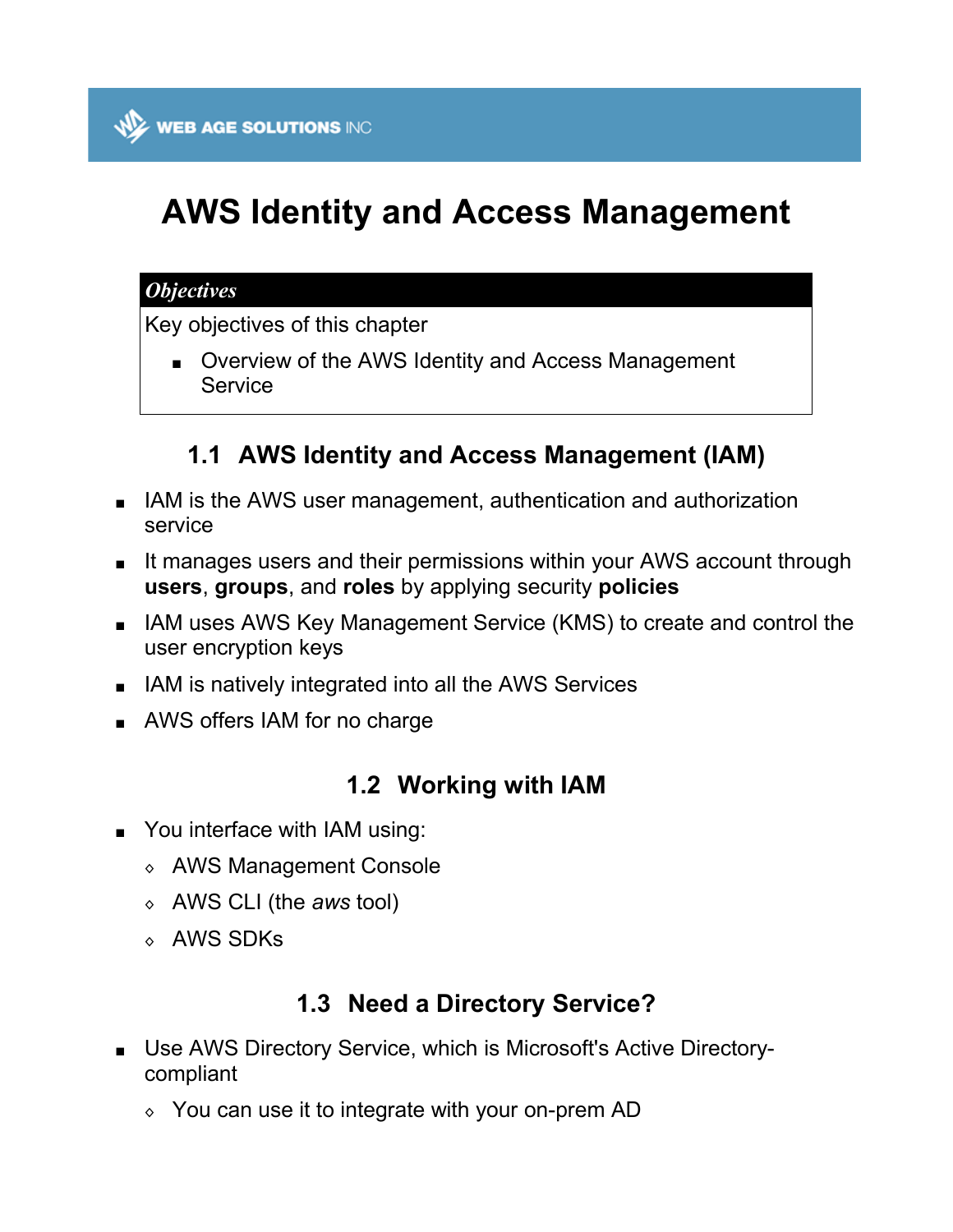

# **1.4 Need Identity Management for Mobile Apps?**

- To enable your clients to sign-up and sign-in to your mobile and web app, use Amazon Cognito
- With Cognito, you have the options to authenticate users through SAML identity solutions, social identity providers such as Facebook and Twitter
- With Cognito you can synchronize data across your devices



#### **Notes:**

Source: https://aws.amazon.com/cognito/

# **1.5 Root Account Access vs. IAM User Access**

- AWS root account is created when you sign up with AWS
- You cannot control this account privileges which have full access to AWS resources
- IAM users are created by the root account in line with the least privilege principle

```
Canada
```
#### **United States**

**<sup>821</sup>A Bloor Street West, Toronto, Ontario, M6G 1M1 1 866 206 4644 getinfo@webagesolutions.com**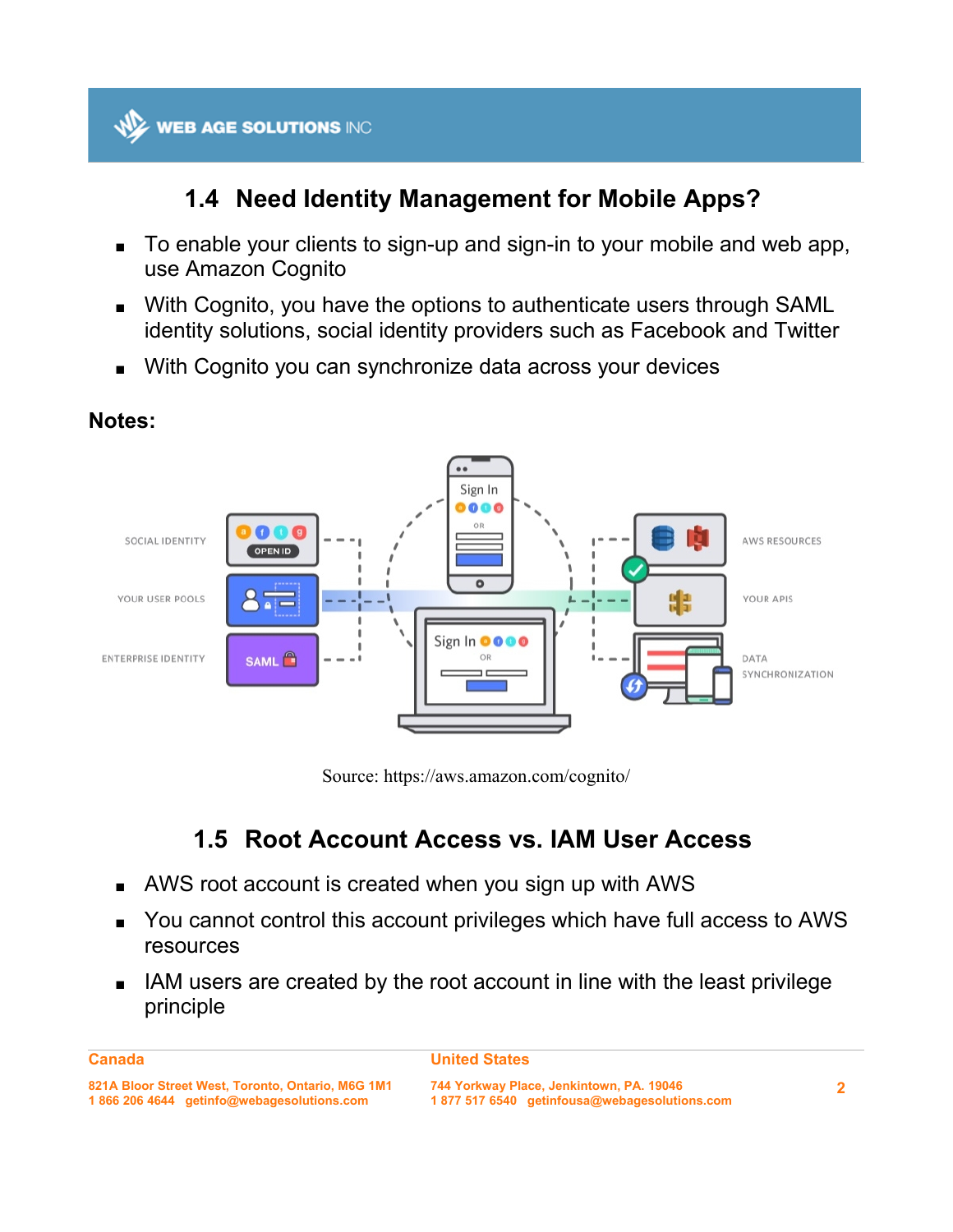

- ◊ All permissions are implicitly denied by default unless explicitly allowed
- ◊ There is no default permissions
- The root controls IAM users permissions by revoking or modifying them; an IAM user can also be removed altogether

### **1.6 The IAM Dashboard**

- Access to the IAM Dashboard is available from the AWS management console
- The IAM Dashboard provides a single point of control of all the aspects of identity and access management

| Dashboard                 | Welcome to Identity and Access Management |                        |                       |  |  |
|---------------------------|-------------------------------------------|------------------------|-----------------------|--|--|
| Details                   | IAM users sign-in link:                   |                        |                       |  |  |
| Groups                    | https:// signin.aws.amazon.com/console    |                        | Customize   Copy Link |  |  |
| <b>Users</b>              | <b>IAM Resources</b>                      |                        |                       |  |  |
| Roles                     | 1 User(s)                                 | $0$ Role(s)            |                       |  |  |
| <b>Identity Providers</b> | $0$ Group(s)                              | 0 Identity Provider(s) |                       |  |  |
| Password Policy           | <b>Security Status</b>                    |                        | 2 out of 5 complete   |  |  |
| <b>Credential Report</b>  | Delete your root access keys              |                        | $\checkmark$          |  |  |
| <b>Encryption Keys</b>    | Activate MFA on your root account         |                        | $\checkmark$          |  |  |
|                           | Create individual IAM users               |                        | $\checkmark$          |  |  |
|                           | Use groups to assign permissions          |                        | $\checkmark$          |  |  |
|                           | Apply an IAM password policy              |                        | $\checkmark$          |  |  |

# **1.7 AWS Key Management Service (KMS)**

- KMS is the focal point for managing user encryption keys, which include such operations as
	- $\circ$  Create, enable, disable and audit the use of keys

```
Canada
```
**United States**

**<sup>821</sup>A Bloor Street West, Toronto, Ontario, M6G 1M1 1 866 206 4644 getinfo@webagesolutions.com**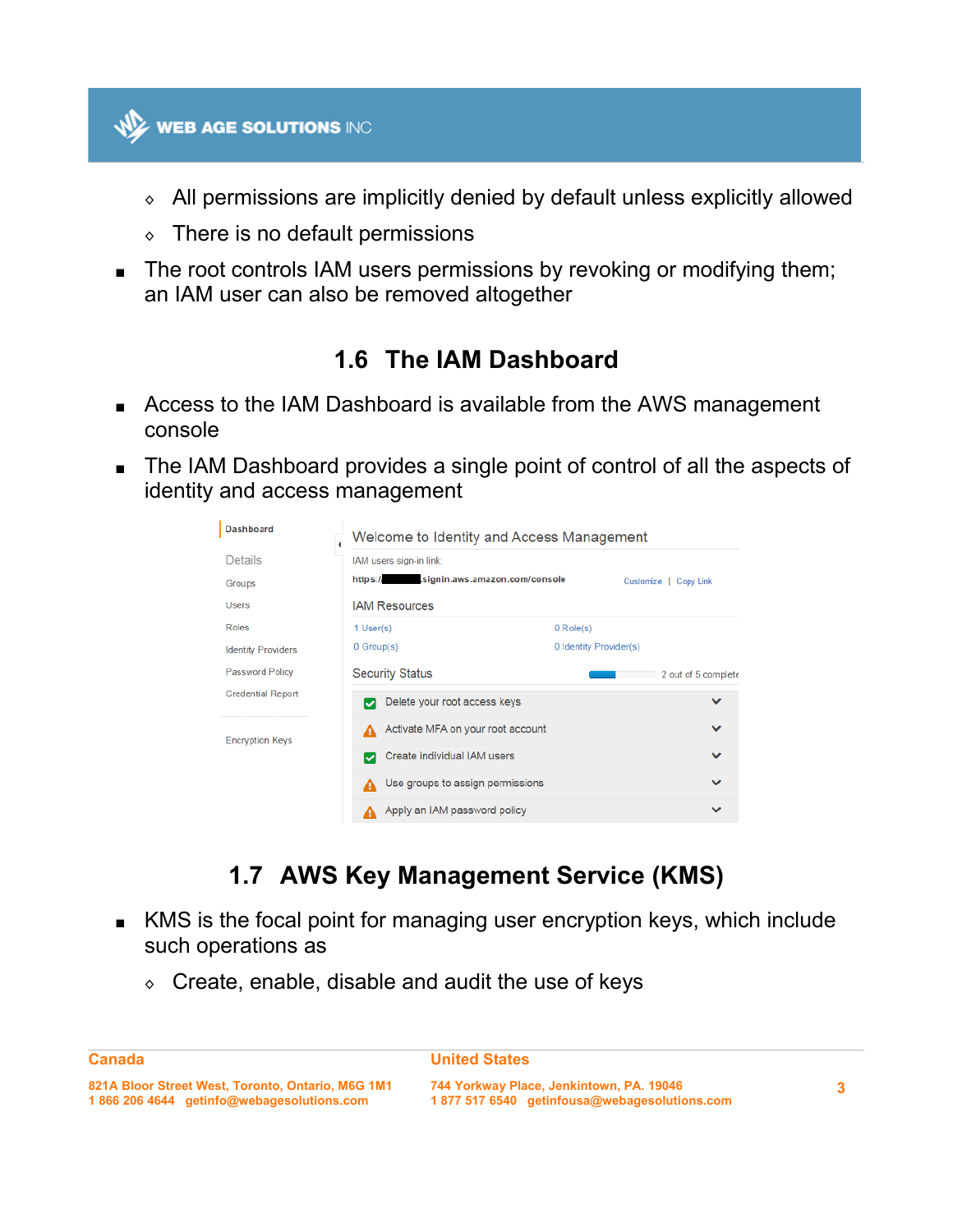

- You need to define an IAM user and role within an account to administer keys
- Keys are created within an AWS Region
	- $\circ$  The key has the region id prefixed to it (this concept is referred to as the ARN (Amazon Resource Name))
		- ✔ e.g.: **arn:aws:kms:us-east-1:xxxxxxxxx**
- EBS, S3 and other services use KMS for data encryption services
- KMS Software Development Kit (SDK) enables you to incorporate encryption in your applications as well

#### **Notes:**

IMS audit trails are captured in log files with such recorded information as which key was used to access which data along with the resource access timestamp.

The audit trails enable you to meet compliance and regulatory requirements.

#### **1.8 User Management**

- IAM performs the following standard user management operations:
	- ◊ Manage user password
		- $\sim$  IAM can assign an auto-generated password
		- $\sim$  The password can be setup to expire at next sign-in
	- ◊ Manages access keys
		- $\sim$  Access keys enable you to make secure REST, command line interface (CLI), the AWS SDKs calls to any AWS service API
	- ◊ Manage signing certificates
	- ◊ Delete user

#### **United States**

**744 Yorkway Place, Jenkintown, PA. 19046 1 877 517 6540 getinfousa@webagesolutions.com**

**4**

**Canada**

**<sup>821</sup>A Bloor Street West, Toronto, Ontario, M6G 1M1 1 866 206 4644 getinfo@webagesolutions.com**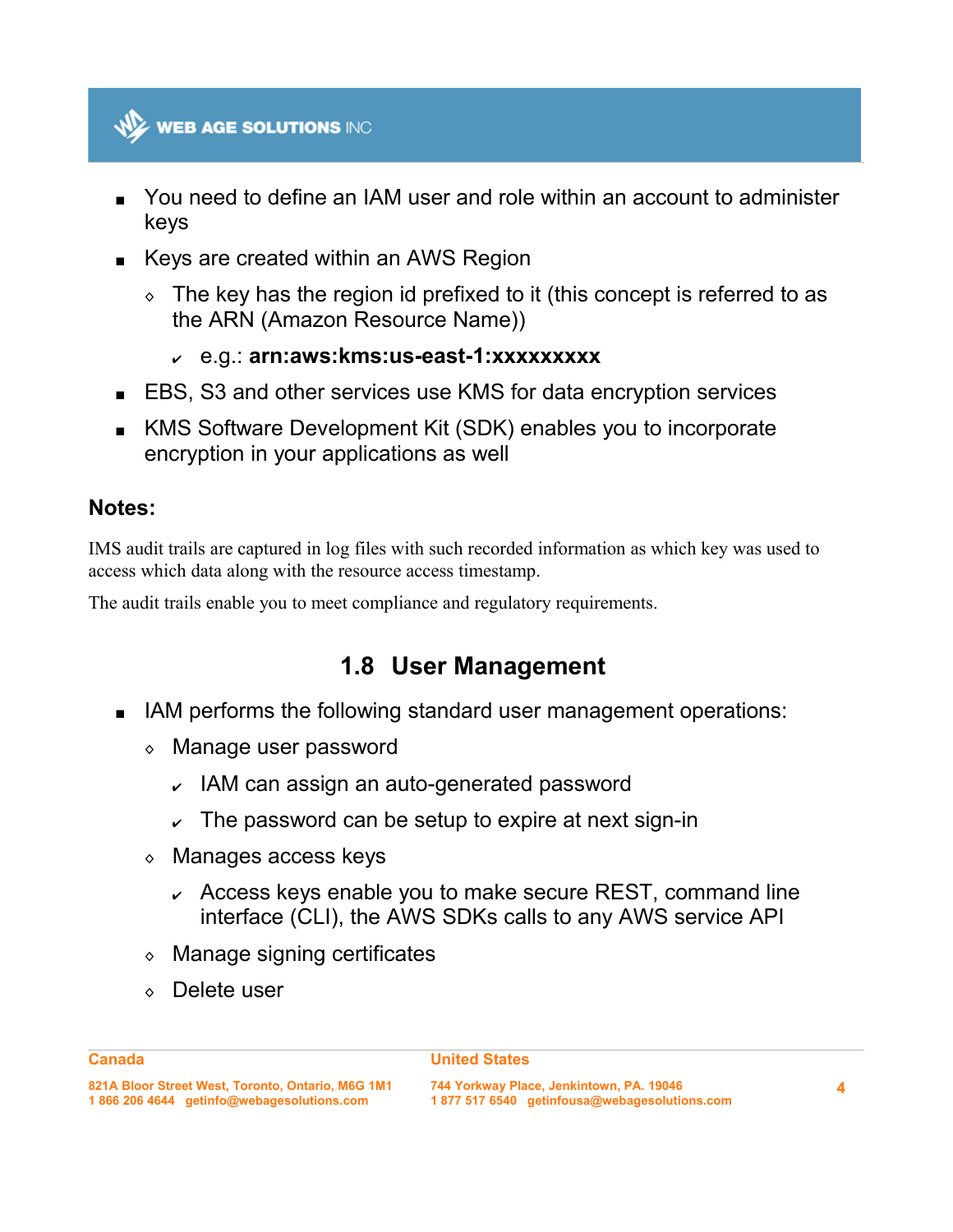

◊ Add user to groups

#### **Notes:**

AWS administers access keys for IAM users as follows:

*"When you create the access key, IAM returns the access key ID and a secret access key. You should save these in a secure location and give them to the user. To ensure the security of your AWS account, the secret access key is accessible only when you create the access key. If a secret key is lost, you can delete the access key for the associated user and then create a new key.*

*By default, when you create an access key, its status is Active, which means the user can use the access key for API calls. Each user can have two sets of active keys, which is useful when you need to rotate the user's access keys. You can disable a user's access key, which means it can't be used for API calls. You might do this while you're rotating keys (for more information, see Rotating Credentials) or to revoke API access for a user."*

[http://docs.aws.amazon.com/IAM/latest/UserGuide/ManagingCredentials.html]

### **1.9 Password Policies**

- IAM supports user password policies (rules) to enhance password strength
- The following password rules are available (which can be used in combination):
	- ◊ Require at least one uppercase letter
	- ◊ Require at least one lowercase letter
	- ◊ Require at least one number
	- ◊ Require at least one non-alphanumeric character
	- ◊ Allow users to change their own password
	- ◊ Enable password expiration
		- $\sim$  Password expiration period (in days):
	- ◊ Prevent password reuse

#### **Canada**

#### **United States**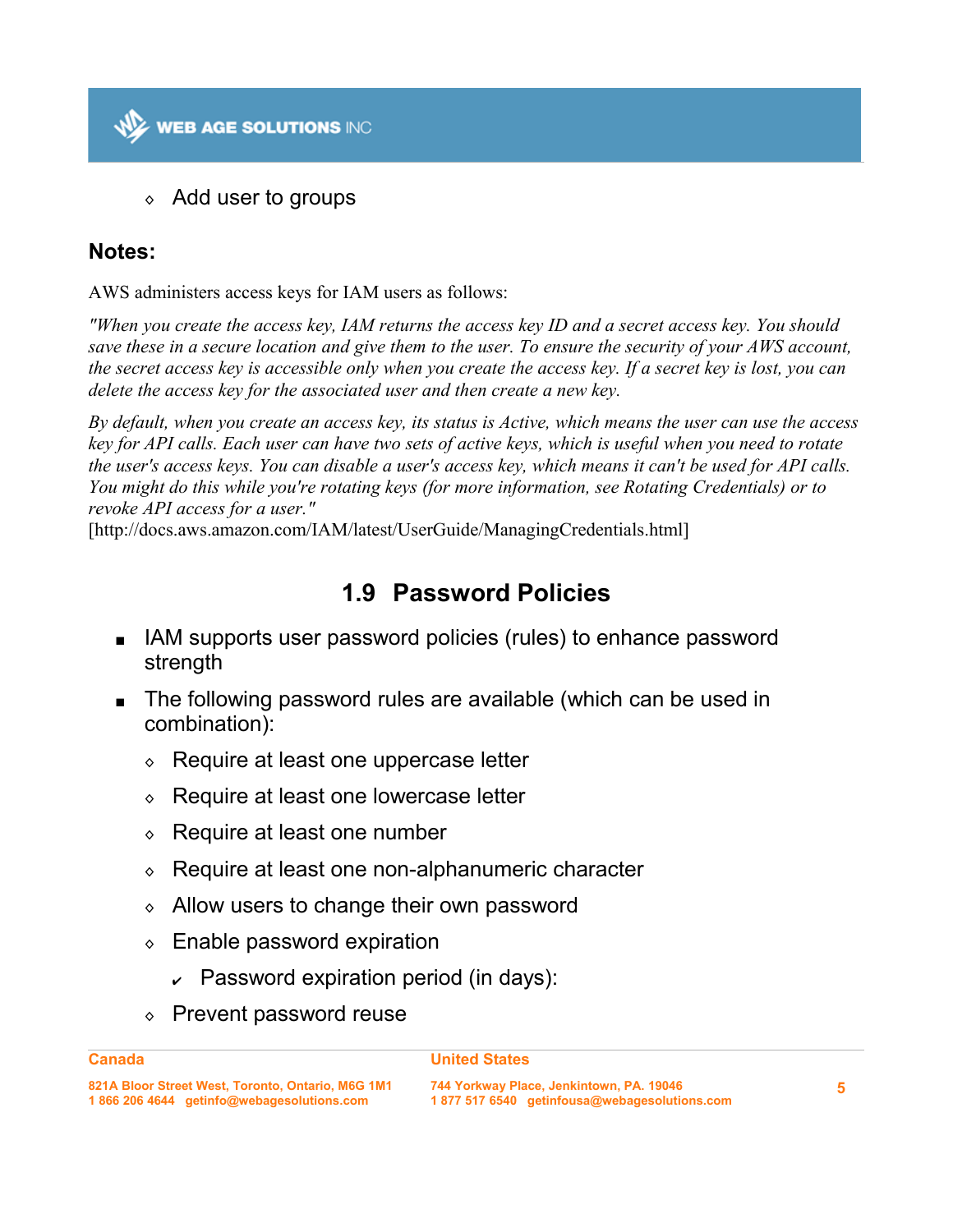

- $\sim$  Number of passwords to remember
- ◊ Password expiration requires administrator reset

### **1.10 Groups**

- Groups help organize users into units managed together
- Group operations include:
	- ◊ Delete / Rename group
	- ◊ Add / Remove users to / from a group
- Group permissions are defined in IAM policies
- **There is no default groups**
- Groups cannot be nested
- A single IAM user can belong to multiple groups

### **1.11 Roles**

 Roles help with role-based access to and trust relationships with AWS resources

#### **United States**

**821A Bloor Street West, Toronto, Ontario, M6G 1M1 1 866 206 4644 getinfo@webagesolutions.com**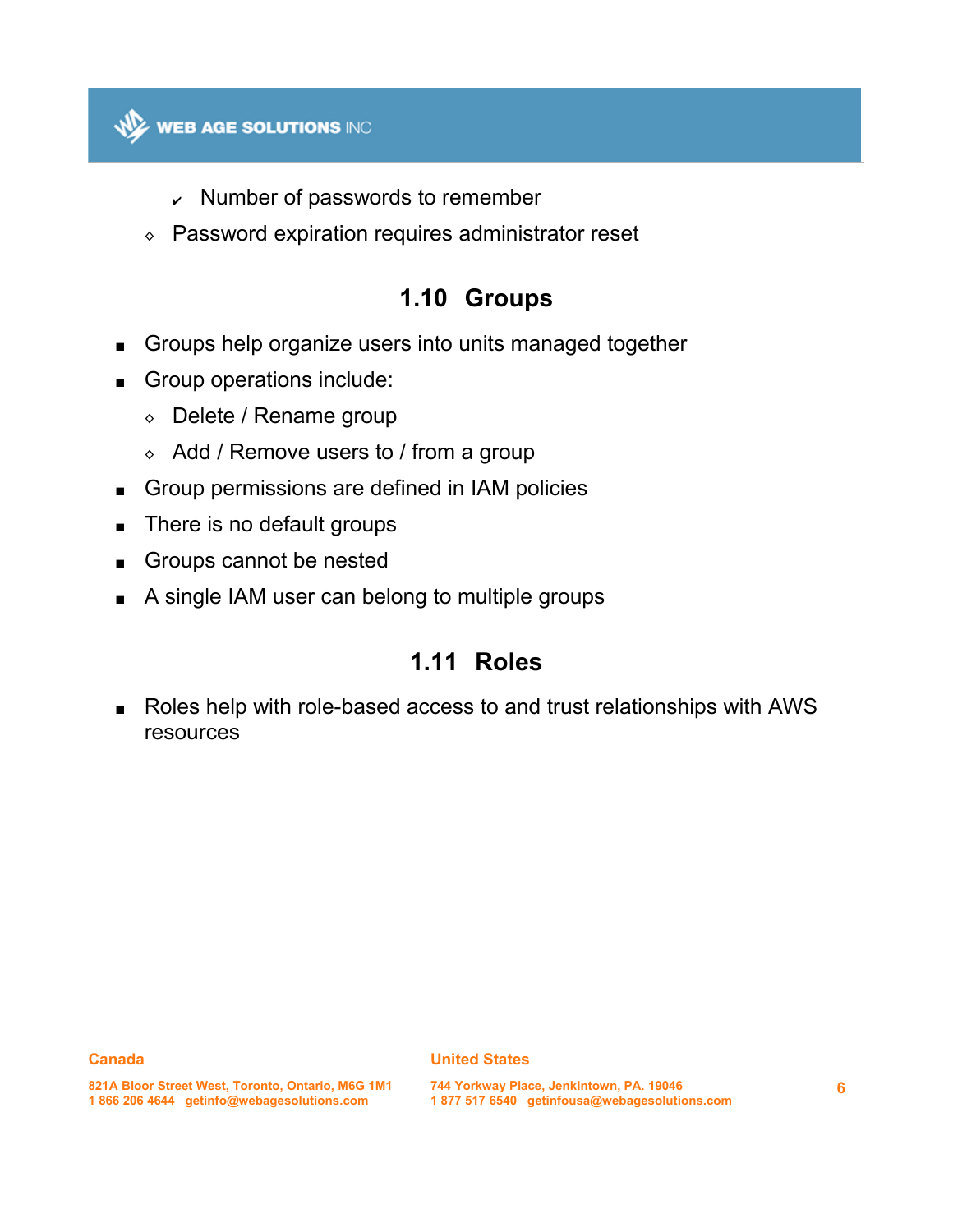

| Create Role                                                                                   | Select Role Type                                                                                                                                      |               |  |
|-----------------------------------------------------------------------------------------------|-------------------------------------------------------------------------------------------------------------------------------------------------------|---------------|--|
| Step 1: Set                                                                                   | <b>O AWS Service Roles</b>                                                                                                                            |               |  |
| Role Name<br>Step 2 : Select<br>Role Type<br>Step 3:<br><b>Establish Trust</b><br>Step 4: Set | > Amazon EC2<br>Allows EC2 instances to call AWS services on your behalf.                                                                             | <b>Select</b> |  |
|                                                                                               | > AWS Directory Service<br>Allows AWS Directory Service to manage access for existing<br><b>Select</b><br>directory users and groups to AWS services. |               |  |
| Permissions<br>Step 5: Review                                                                 | > AWS Lambda<br>Allows Lambda Function to call AWS services on your behalf.                                                                           | <b>Select</b> |  |
|                                                                                               | > AWS S3 Invocation for Lambda Functions<br>Allows S3 to invoke Lambda functions in your account.                                                     | <b>Select</b> |  |
|                                                                                               | > Auto Scaling Notification Access<br>Allows AWS AutoScaling to publish to SNS and SQS                                                                | <b>Select</b> |  |

# **1.12 Identify Providers**

- **IAM supports integration with other Identify Providers**
- Single Sign-On to the AWS Management Console using the Security Assertion Markup Language (SAML) 2.0 was introduced at the end of 2013
	- ◊ The SAML option enables you to use your organization's existing identity provider without the need to provide AWS credentials when signing in to AWS

**<sup>821</sup>A Bloor Street West, Toronto, Ontario, M6G 1M1 1 866 206 4644 getinfo@webagesolutions.com**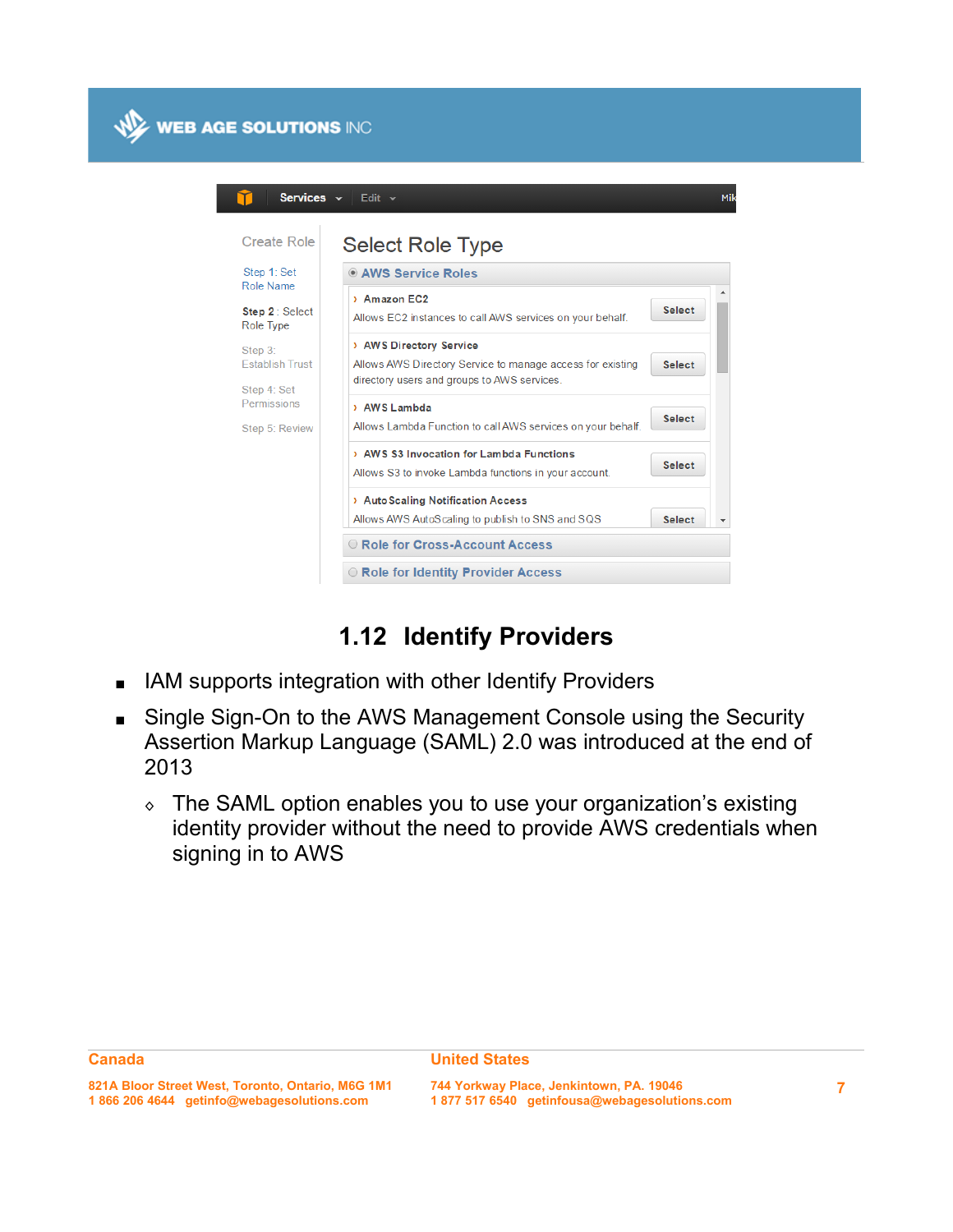| Services v<br>Edit $\sim$                                                |                                                                        |                                                                |  |  |  |
|--------------------------------------------------------------------------|------------------------------------------------------------------------|----------------------------------------------------------------|--|--|--|
| Create<br>Provider<br>Step 1:<br>Configure<br>Provider<br>Step 2: Verify | <b>Configure Provider</b><br>Choose a provider type.<br>Provider Type* | Choose a provider type<br><b>SAML</b><br><b>OpenID Connect</b> |  |  |  |

#### **Notes:**

**WEB AGE SOLUTIONS INC** 

In October 2014, AWS announced support for OpenID Connect Support for Amazon Cognito<sup>1</sup>.

The idea behind this integration is to enable app developers to make use of identities from any identity provider that supports OpenID Connect  $(OIDC)<sup>2</sup>$ ] within the AWS Cloud.

[<sup>1</sup>] Cognito Amazon Cognito service allows users to save data in the AWS Cloud without using the AWS SDK or managing any infrastructure calls.

 $[^{2}]$  OIDC is an open standard for using external identity providers for user authentication.

# **1.13 Utilizing SAML Providers**

- As more businesses move to the Cloud, it is critical for enterprises to connect user identities to cloud applications with both security and convenience. PingFederate, Microsoft ADFS, Centrify, and many others can be deployed on a virtual server, known as an Amazon EC2 instance, to provide identity and access management in a cloud environment.
- Setting such an environment up can be fairly simple or very complex. An example of the steps to setup a Java-based SAML solution are noted below
	- $\circ$  Create an SSH key pair.
	- $\Diamond$  Set up a Security Group.
	- ◊ Provision and launch an Amazon EC2 instance.

**Canada**

#### **United States**

**<sup>821</sup>A Bloor Street West, Toronto, Ontario, M6G 1M1 1 866 206 4644 getinfo@webagesolutions.com**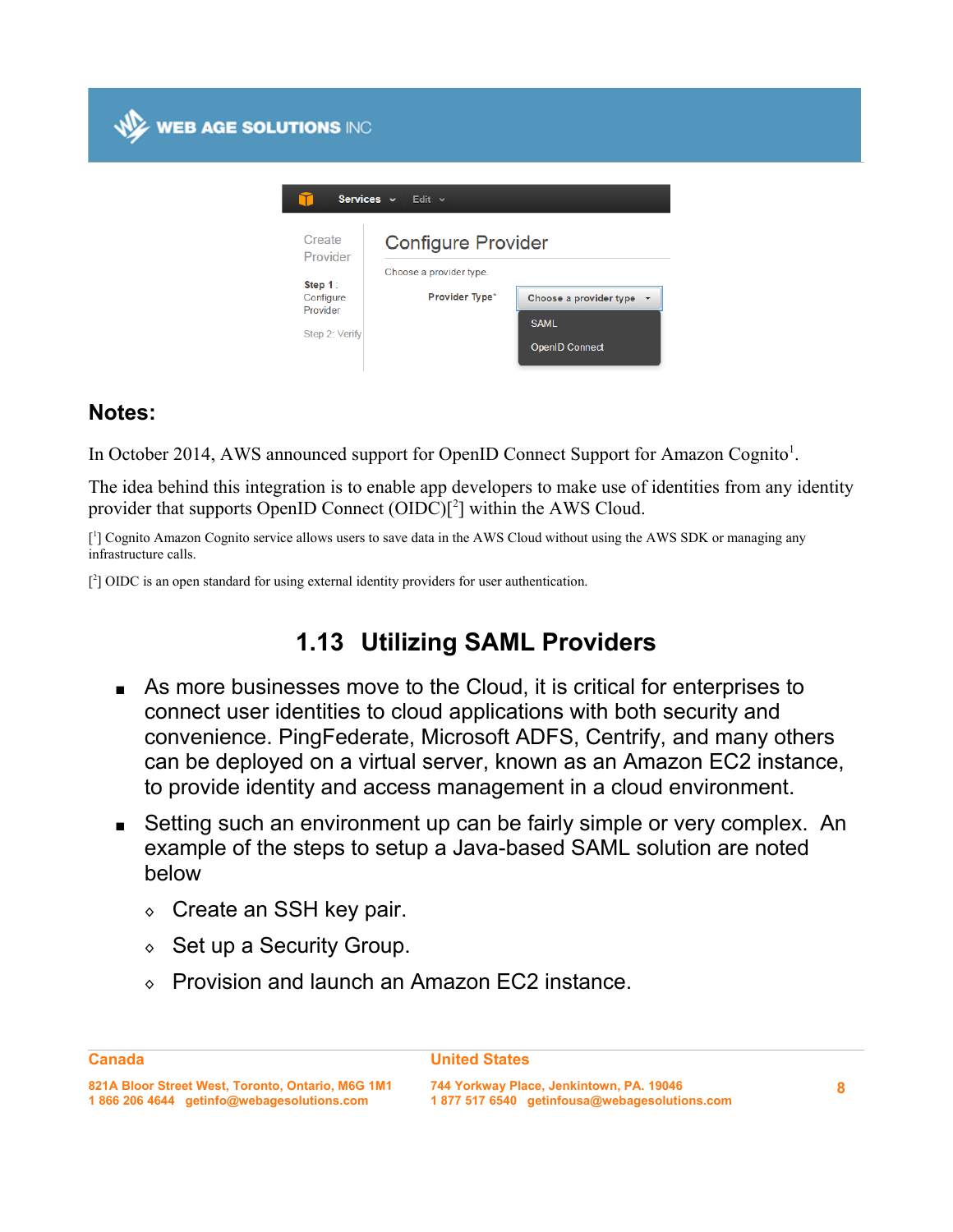

- $\circ$  Configure the operating system.
- ◊ Install the Oracle Java SE Development Kit (JDK).
- ◊ Download the SAML provider installation directly to server and unzip or install the provider.
- ◊ Start the SAML Provider solution.
- $\Diamond$  Verify through all use cases.
- ◊ Implement in production for cloud authentication and authorization connecting your on-premise or private cloud with your PaaS/IaaS/Saas/XaaS solution provider

# **1.14 Using Multi-Factor Authentication Devices**

- Multi-Factor Authentication (MFA) greatly enhances security by requiring additional piece of credentials in the form of a unique authentication code generated in an authentication device when accessing the AWS Cloud
- When MFA is enabled, users are required to provide the (usual) username and password (treated as the first factor - something that the user knows), plus an authentication code from their AWS (the second factor - something that the user has)
- IAM provides steps to help you setup and assign an MFA device to the IAM user
- Users should not re-use MFA devices (devices should not be shared)

#### **1.15 Hardware-based and Virtual MFA Devices**

- The device can be hardware-based or virtual
	- ◊ A hardware device can be a keyfob or a display card (in a convenient shape, like a credit card)

#### **United States**

**Canada**

**<sup>821</sup>A Bloor Street West, Toronto, Ontario, M6G 1M1 1 866 206 4644 getinfo@webagesolutions.com**